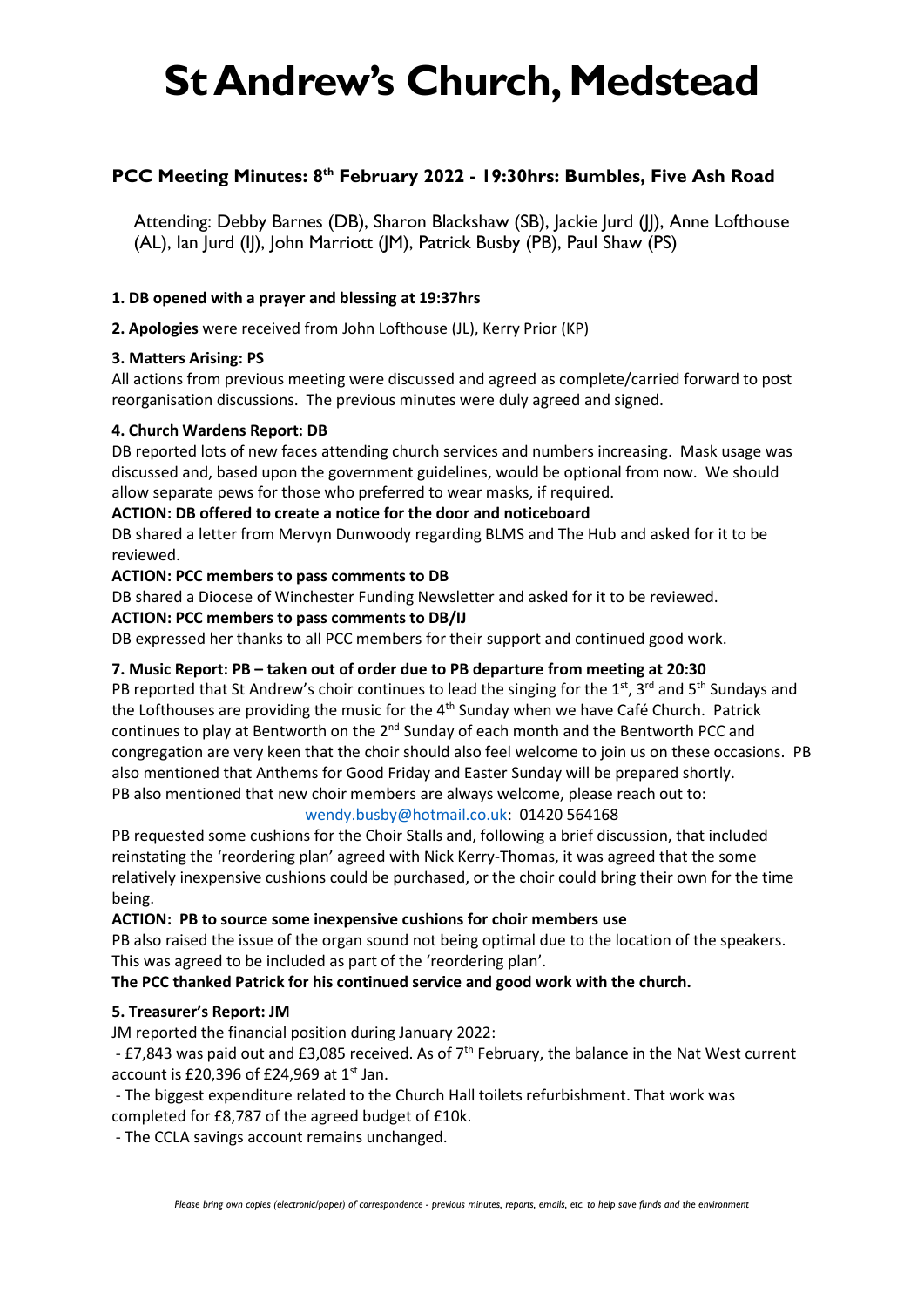# **St Andrew's Church, Medstead**

JM shared his 2022 BUDGETARY FORECAST showing a breakeven position.

JM offered huge thanks to everyone who had supplied supporting evidence for the accounts as, out of 463 line entries, only 37 (5%) require further input. Those considered best placed to provide the missing information have been contacted. In the meantime, dialogue has commenced with Lesley Chapman who is awaiting the pack.

JM commented that Gift Aid reclamation was now underway with PS, DB and SB assisting as it was decided to retain this activity to PCC members. PS is taking the lead. The rebate is estimated to be c.£2,100. The HMRC point of contact for the Gift Aid portal is being re-allocated from DH to PS.

JM also commented on Church account access arrangements as a statement has been sent to CCLA regarding the PCC structure. If no adverse comments are received by the end of this week, it will be assumed that they are content. The change of signatory powers form will then be submitted amending present arrangements to JM, DB and PS. The next step in the Nat West signatory powers amendments is about to get underway. PS, SB and DB will be added. Once they are successfully added, internet banking will be organised for them. DH, WH, SR and AL will then be removed. JM raised that the Parish Giving portal access is being reassigned form DH to JM and that JM now has access to the diocese reporting portal.

## **6a. Church Hall Report: SB**

SB shared that the hall was back in use following the toilet refurbishment and that all groups/clubs have restarted and a few 'one off' hires have been booked. SB also mentioned that Marion Rogers is doing an excellent job of cleaning the hall.

SB also raised that following the toilet improvement, the foyer area needs redecoration and new mats need to be purchased. Further discussion ensued regarding the entrance door and fire exit doors to the carpark. It was agreed that the doors be replaced with ones made from 'maintenance free' materials and that the threshold for the fire exit/wheelchair access doors be lowered to improve access. This action was proposed by SB and seconded by AL with all in agreement.

### **ACTION: IJ gain quotes for the above agreed work**

SB mentioned a booking had been lost due to no dishwasher facilities as provided by Village Hall. **ACTION: SB to provide photographs of Village Hall machine(s)**

# **ACTION: IJ to review where it/they can be sited in Church Hall Kitchen**

### **6b. Social Committee Report: SB**

SB Reported that the recent Quiz Night (Sat 5<sup>th</sup> Feb) had enjoyed 13 tables/teams (80 participants) and generated a net profit of £918.

SB mentioned the upcoming events agreed:

- Sat 19<sup>th</sup> March: Musical evening, St. Andrew's Church Tickets £12.50
- Sat 9<sup>th</sup> April: Jumble Sale, Church Hall
- Sat 14<sup>th</sup> May: Music Recital by French Musicians, delayed from 2020

- Thur 2<sup>nd</sup>-Sun 5<sup>th</sup> June: Queen's Platinum Jubilee – flower team decorating the church in celebration. An afternoon tea in the church grounds to encourage people into the church is planned. Probably Sat 4<sup>th</sup> June.

- Sat 6<sup>th</sup>/Sun 7<sup>th</sup> August: Serving Tea and Cakes in Church House, Trinity Hill (Home of the Beresfords) in support of their NGS open garden weekend. Profits to be shared between NGS and St.Andrew's.

# **8. Church Buildings/Maintenance - Various**

# **8a. Church Hall Toilet update:**

IH kindly shared a final report cover the completion of the refurbishment works to the hall toilets. JM agreed that all monies had been settled and the costs came within the £10k budget allocated. A few snagging points vs specification had been noted.